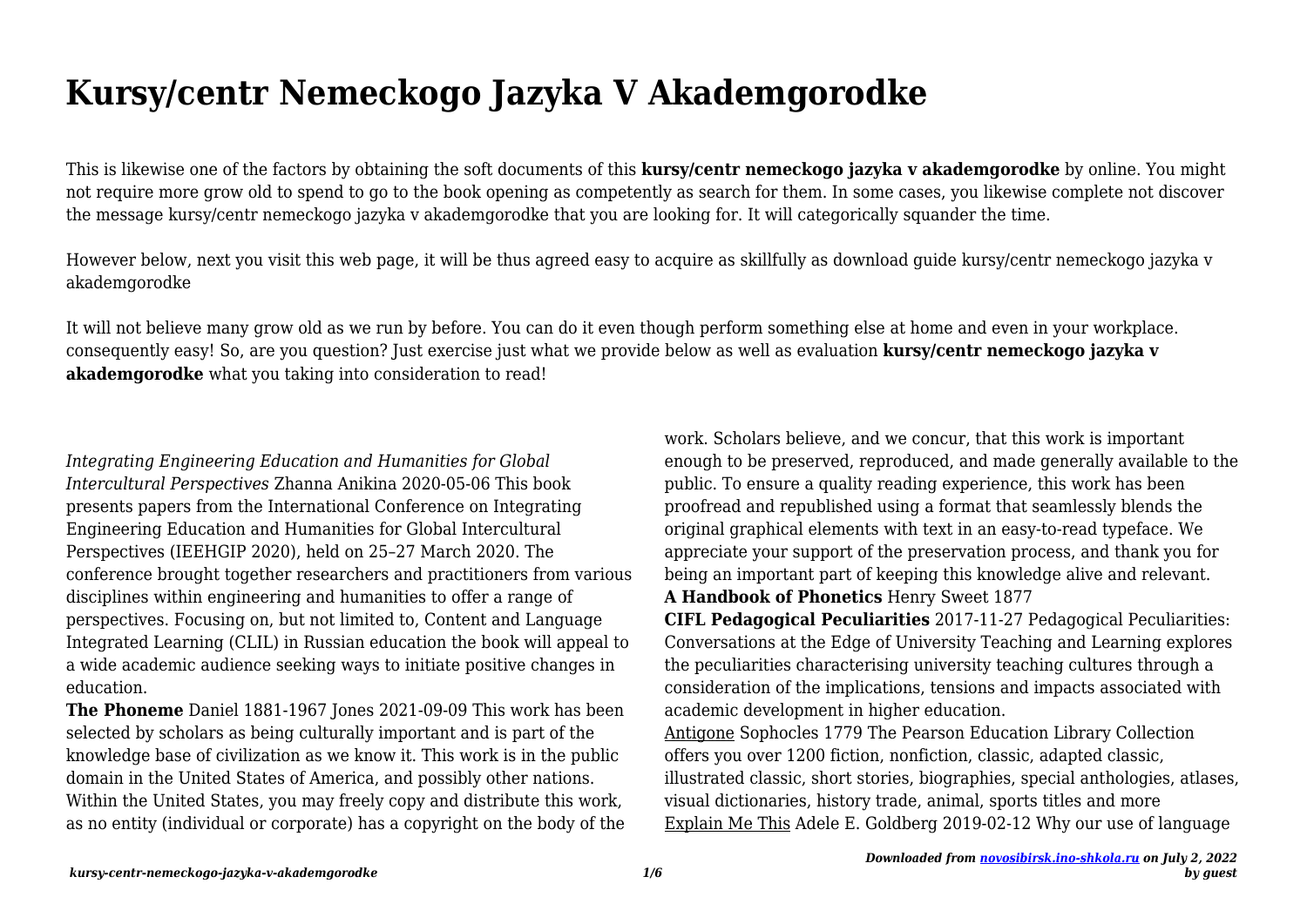is highly creative yet also constrained We use words and phrases creatively to express ourselves in ever-changing contexts, readily extending language constructions in new ways. Yet native speakers also implicitly know when a creative and easily interpretable formulation—such as "Explain me this" or "She considered to go"—doesn't sound quite right. In this incisive book, Adele Goldberg explores how these creative but constrained language skills emerge from a combination of general cognitive mechanisms and experience. Shedding critical light on an enduring linguistic paradox, Goldberg demonstrates how words and abstract constructions are generalized and constrained in the same ways. When learning language, we record partially abstracted tokens of language within the high-dimensional conceptual space that is used when we speak or listen. Our implicit knowledge of language includes dimensions related to form, function, and social context. At the same time, abstract memory traces of linguistic usage-events cluster together on a subset of dimensions, with overlapping aspects strengthened via repetition. In this way, dynamic categories that correspond to words and abstract constructions emerge from partially overlapping memory traces, and as a result, distinct words and constructions compete with one another each time we select them to express our intended messages. While much of the research on this puzzle has favored semantic or functional explanations over statistical ones, Goldberg's approach stresses that both the functional and statistical aspects of constructions emerge from the same learning mechanisms.

**Voice Quality** John H. Esling 2022-06-09 The first description of voice quality production in forty years, this book provides a new framework for its study: The Laryngeal Articulator Model. Informed by instrumental examinations of the laryngeal articulatory mechanism, it revises our understanding of articulatory postures to explain the actions, vibrations and resonances generated in the epilarynx and pharynx. It focuses on the long-term auditory-articulatory component of accent in the languages of the world, explaining how voice quality relates to segmental and syllabic sounds. Phonetic illustrations of phonation types and of laryngeal and

oral vocal tract articulatory postures are provided. Extensive video and audio material is available on a companion website. The book presents computational simulations, the laryngeal and voice quality foundations of infant speech acquisition, speech/voice disorders and surgeries that entail compensatory laryngeal articulator adjustment, and an exploration of the role of voice quality in sound change and of the larynx in the evolution of speech.

Iconicity Masako K. Hiraga 2015-02-15 Iconicity: East Meets West presents an intersection of East-West scholarship on Iconicity. Several of its chapters thus deal with Asian languages and cultures, or a comparison of world languages. Divided into four categories: general issues; sound symbolism and mimetics; iconicity in literary texts; and iconic motivation in grammar, the chapters show the diversity and dynamics of iconicity research, ranging from iconicity as a driving force in language structure and change, to the various uses of images, diagrams and metaphors at all levels of the literary text, in both narrative and poetic forms, as well as on all varieties of discourse, including the visual and the oral.

*A Primer of Phonetics* Henry Sweet 1902

*Lust* Elfriede Jelinek 1992

Trotsky Joel Carmichael 1975

*The Unknown Stalin* Zhores A. Medvedev 2006 This biography of Stalin studies the material from secret Soviet archives that was released when the Union collapsed. In some cases, long-held assumptions are questioned and revised, in others, rumours are put to rest.

**Neologisms and COVID-19. Word-Formation Processes Relating to COVID-19 in Articles and Everyday Usage** 2020-11-12 Seminar paper from the year 2020 in the subject English Language and Literature Studies - Linguistics, grade: 2,0, University of Flensburg, language: English, abstract: This term paper will guide the reader through a linguistic analysis of different word-formation processes in new words related to COVID-19. The Coronavirus disease, also known as COVID-19, is an infectious disease affecting the respiratory system. More and more confirmed cases are being reported worldwide with each passing day. It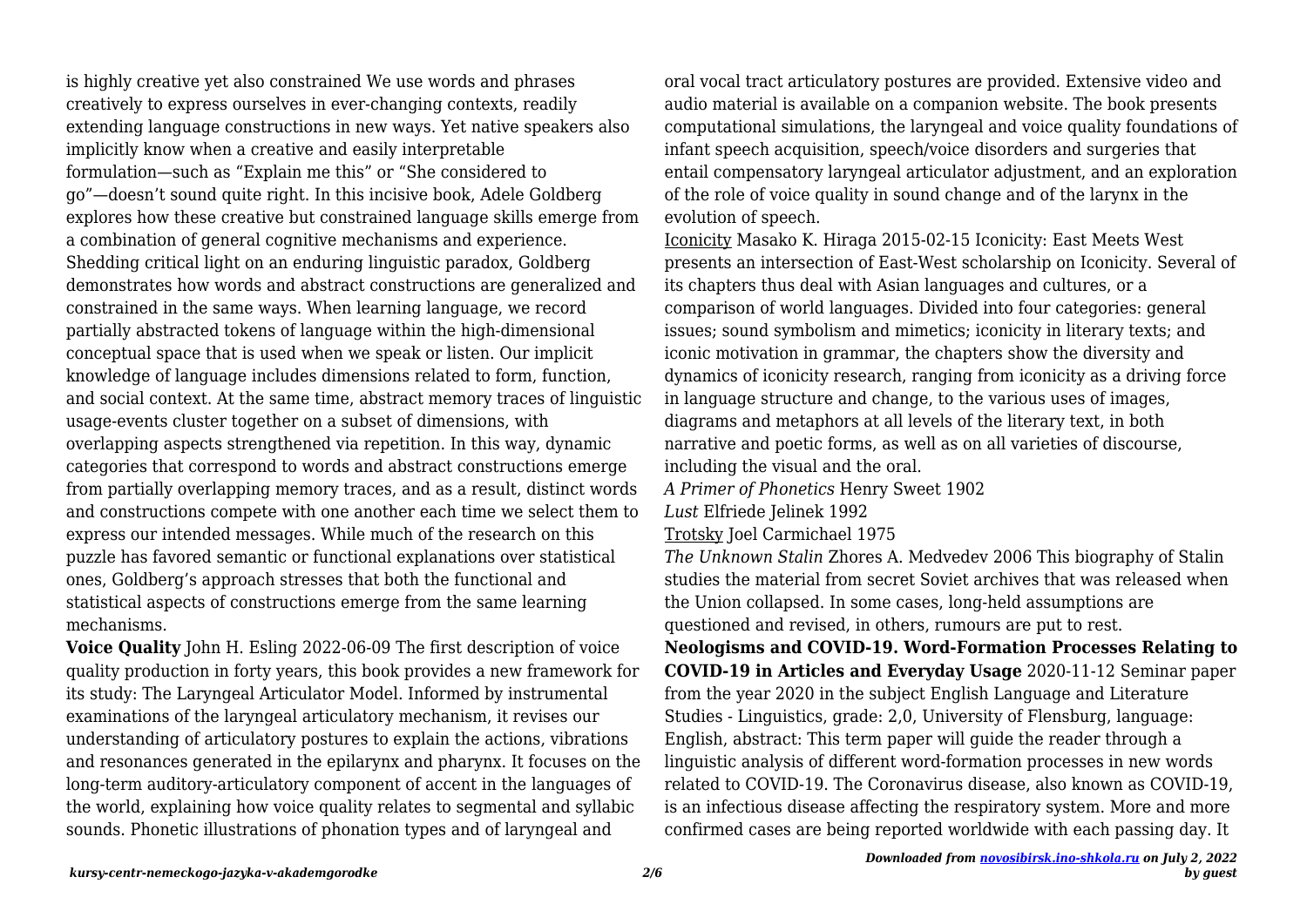first started in China towards the end of 2019. However, the virus became unstoppable and resulted in an ongoing pandemic. Not only has the virus led to numerous far-reaching educational, political, psychological, and social impacts, but also a major outbreak of new words and idioms. "Established terms such as self-isolating, pandemic, quarantine, lockdown and key workers have increased in use, while coronavirus/ COVID-19 neologisms are being coined quicker than ever" (Lawson 2020). These new words are quickly becoming part of our daily terminology as the virus continues to spread and kills more and more people all over the world. The meaning of many words is probably known, but where these terms also familiar to us six months ago? Nevertheless, what do we understand under the concept of neologisms? Which words have entered the dictionaries? The corpus of this work consists of four articles/ websites from which the analyzed words are taken. The theoretical part consists of definitions and explanations of different word-formation processes, such as abbreviations (including acronyms and initialisms), compounding, blending, and conversion. The third section contains a detailed analysis of 15 words for which concepts from the theoretical part will be used. Subsequently, the conclusion will sum up the findings.

**Power and Status in the Roman Empire, AD 193-284** Inge Mennen 2011-04-26 This book deals with changing power and status relations between AD 193 and 284, when the Empire came under tremendous pressure, and presents new insights into the diachronic development of imperial administration and socio-political hierarchies between the second and fourth centuries.

*Der Schuss Von Der Kanzel* Conrad Ferdinand Meyer 2012-06 Dieses Werk ist Teil der Buchreihe TREDITION CLASSICS. Der Verlag tredition aus Hamburg veroffentlicht in der Buchreihe TREDITION CLASSICS Werke aus mehr als zwei Jahrtausenden. Diese waren zu einem Grossteil vergriffen oder nur noch antiquarisch erhaltlich. Mit der Buchreihe TREDITION CLASSICS verfolgt tredition das Ziel, tausende Klassiker der Weltliteratur verschiedener Sprachen wieder als gedruckte Bucher zu verlegen - und das weltweit! Die Buchreihe dient zur Bewahrung der

Literatur und Forderung der Kultur. Sie tragt so dazu bei, dass viele tausend Werke nicht in Vergessenheit geraten

The Emergence of Personality Joel Aronoff 1987 This important volume explores the process through which personality emerges and is maintained across significant periods of life. Also presented is a framework for a theory of personality development that helps to account for the similarities and differences in personality structure.

**Color Psychology and Color Therapy** Faber Birren 2013-10 This is a new release of the original 1950 edition.

*The Glass Bead Game* Hermann Hesse 2002-12-06 The Glass Bead Game, for which Hesse won the Nobel Prize for Literature in 1946, is the author's last and crowning achievement, the most imaginative and prophetic of all his novels. Setting the story in the distant postapocalyptic future, Hesse tells of an elite cult of intellectuals who play an elaborate game that uses all the cultural and scientific knowledge of the Ages. The Glass Bead Game is a fascinating tale of the complexity of modern life as well as a classic of modern literature. This edition features a Foreword by Theodore Ziolkowski that places the book in the full context of Hesse's thought.

Grundzuge Der Phonetik Eduard Sievers 2019-02-28 This work has been selected by scholars as being culturally important, and is part of the knowledge base of civilization as we know it. This work was reproduced from the original artifact, and remains as true to the original work as possible. Therefore, you will see the original copyright references, library stamps (as most of these works have been housed in our most important libraries around the world), and other notations in the work. This work is in the public domain in the United States of America, and possibly other nations. Within the United States, you may freely copy and distribute this work, as no entity (individual or corporate) has a copyright on the body of the work. As a reproduction of a historical artifact, this work may contain missing or blurred pages, poor pictures, errant marks, etc. Scholars believe, and we concur, that this work is important enough to be preserved, reproduced, and made generally available to the public. We appreciate your support of the preservation process, and thank you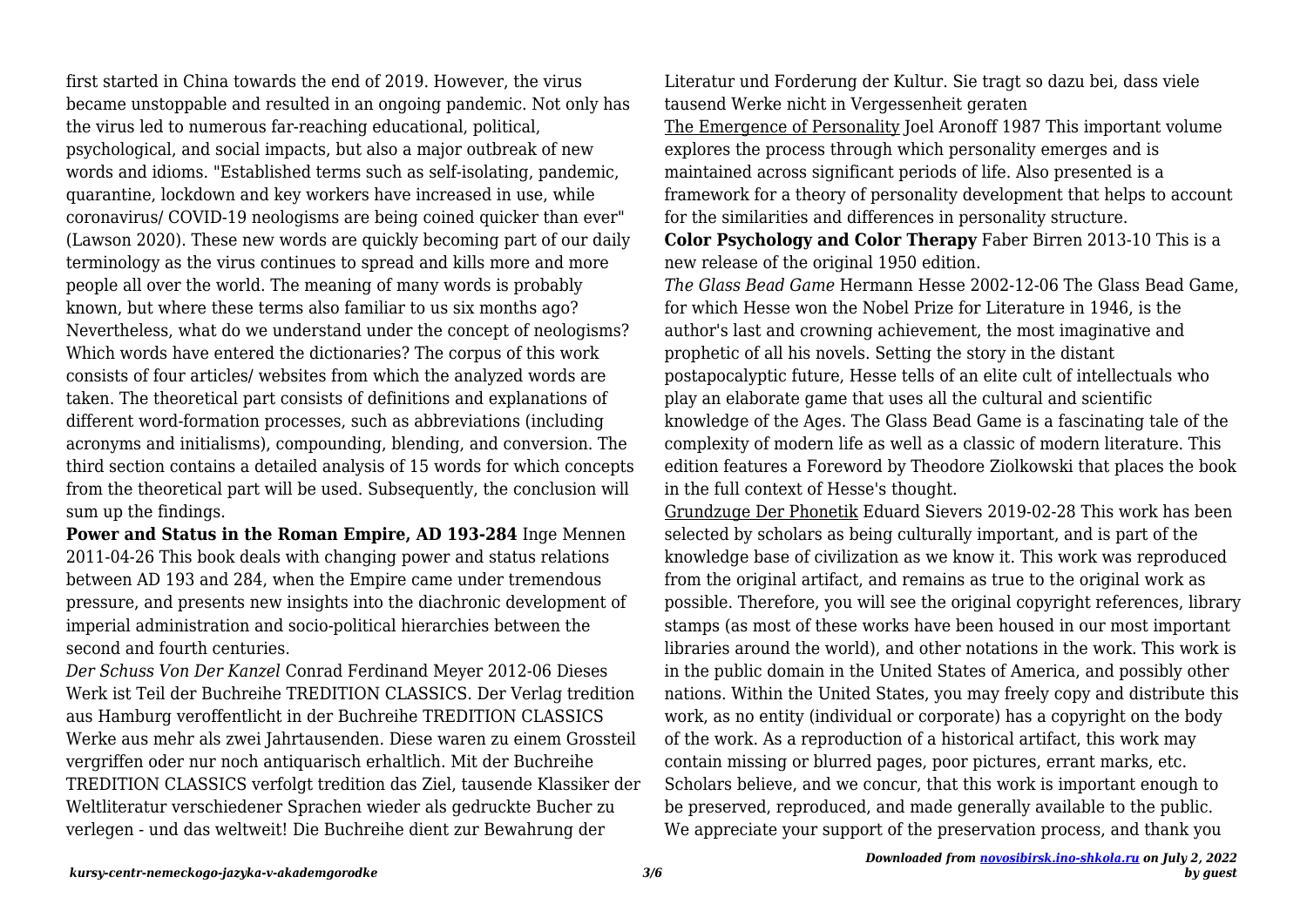for being an important part of keeping this knowledge alive and relevant. **Aphasia and Kindred Disorders of Speech** Sir Henry Head 1963 *The Handbook of Bilingualism and Multilingualism* Tej K. Bhatia 2012-09-19 \*\*Honored as a 2013 Choice Outstanding Academic Title\*\* Comprising state-of-the-art research, this substantially expanded and revised Handbook discusses the latest global and interdisciplinary issues across bilingualism and multilingualism. Includes the addition of ten new authors to the contributor team, and coverage of seven new topics ranging from global media to heritage language learning Provides extensively revised coverage of bilingual and multilingual communities, polyglot aphasia, creolization, indigenization, linguistic ecology and endangered languages, multilingualism, and forensic linguistics Brings together a global team of internationally-renowned researchers from different disciplines Covers a wide variety of topics, ranging from neuroand psycho-linguistic research to studies of media and psychological counseling Assesses the latest issues in worldwide linguistics, including the phenomena and the conceptualization of 'hyperglobalization', and emphasizes geographical centers of global conflict and commerce **Russian Second-language Textbooks and Identity in the Universe of Discourse** Olga Mladenova 2004 This book provides an overview of the changes of the Second-Language Learning discursive formation and the Identity discursive formation in Russian history. It proposes an explanatory model in which small-scale linguistic detail is joined with larger-scale language units in order to illuminate matters of cultural importance in their linguistic guise.

A Primer of Spoken English Henry Sweet 1890

On the Royal Road Elfriede Jelinek 2021-04-01 Nobel Prize winner Elfriede Jelinek is known as a writer who works in response to contemporary crises and cultural phenomena. Perhaps none of her works display that quality as clearly as On the Royal Road. Three weeks after Donald Trump's election, Jelinek mailed her German editor the first draft of this monologue, which turns out to be a stunningly prescient response to Trump and what he represents. In this drama we discover that a 'king', blinded by himself, who has made a fortune with real estate, golf courses

and casinos, suddenly rules the United States, and the rest of the people of the world rub their eyes in disbelief until no one sees anything anymore. On the Royal Road brings into focus the phenomenon of rightwing populism. Carefully perched somewhere between tragedy and grotesque, high-pitched and squeamish, Jelinek in this work questions her own position and forms of resistance. 'Ms. Jelinek's play is a screed of outrage at the political, economic and cultural forces that have brought us to an unprecedented  $-$  and for many, unimaginable  $$ moment of crisis for modern democracy. Mr. Trump is never mentioned by name, but the narration sketches an undisciplined, uncouth monarch who has been propped up by obscene wealth, a nonstop media circus and a remarkable talent for self-aggrandizing...[On the Royal Road] is neither a polemic nor a historical dramatization but an of-the-moment allegory for our deeply troubling political, social and economic reality.'  $-$  A. J. Goldmann, New York Times 'Jelinek's work is brave, adventurous, witty, antagonistic and devastatingly right about the sorriness of human existence, and her contempt is expressed with surprising chirpiness: it's a wild ride.' — The Guardian

Humorous Discourse Wladyslaw Chlopicki 2017-10-23 This book attempts to discuss selected but thorny issues of humor research that form the major stumbling blocks as well as challenges in humor studies at large and thus merit insightful discussion. Any discourse is action, so the text-creation process is always set in a non-verbal context, built of a social and communicative situation, and against the background of relevant culture. On the other hand, humor scholars claim that humorous discourse has its special, essential features that distinguish it from other discourses. The pragmatic solution to the issue of potential circularity of humor defined in terms of discourse and discourse in terms of humor seems only feasible, and thus there is a need to discuss the structure and mechanisms of humorous texts and humorous performances. The chapters in the present volume, contributed by leading scholars in the field of humor studies, address the issues from various theoretical perspectives, from contextual semantics through General Theory of Verbal Humor, cognitive linguistics, discourse studies, sociolinguistics, to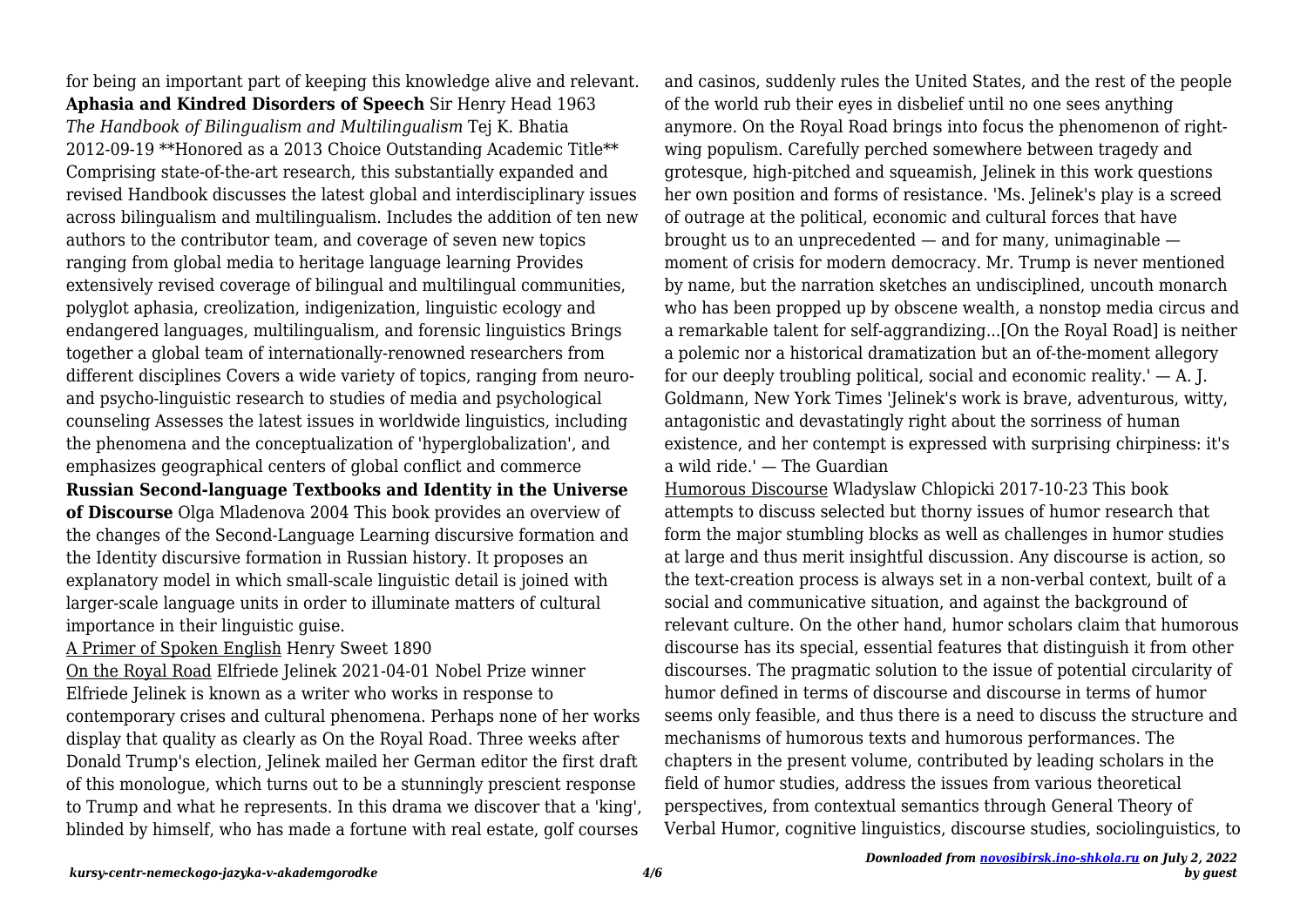Ontological Semantic Theory of Humor, providing an excellent overview of the field to novices and experts alike.

*Словарь употребительных английских пословиц* Margarita Vladimirovna Bukovskai͡a 1985

**Lessons of October** Leon Trotsky 2017-03-14 An critical examination of the key actors and larger social movements that led to the rise of the Bolsheviks.

Pānini as a Variationist Paul Kiparsky 1980 Analytical study on Pānini's Astādhyāyī, aphoristic work of Sanskrit grammar.

*Russian Intellectual History* Dmitrij Tschižewskij 1978

Die slavischen Sprachen / The Slavic Languages. Halbband 2 Sebastian Kempgen 2014-11-26 The present second volume completes the handbook Die slavischen Sprachen "The Slavic languages. Ein internationales Handbuch zu ihrer Struktur, ihrer Geschichte und ihrer Erforschung. An International Handbook of their History, their Structure and their Investigation". While the general conception is continued, the present volume now contains articles concerning inner and outer language history as well as problems of sociolinguistics, contact linguistics, standardology and language typology.

**The Phonetic Description of Voice Quality** John Laver 2009-02-12 The importance of an individual's voice in everyday social interaction can scarcely be overestimated. It is an essential element in the listener's analysis of the speaker's physical, psychological and social characteristics. Differences in voice quality reflect different habitual adjustments, or settings, of the vocal apparatus. Individual consonant and vowel segments can be thought of as momentary actions superimposed on these settings and voice quality, as the characteristic sound of a speaker's voice, thus pervades and to a certain extent determines the phonetic character of these linguistic segments. This volume sets out a phonetic description of voice quality, which has largely been neglected in other studies. Dr Laver's integrative approach is a major advance in general phonetic theory and his standardisation of descriptive terminology for the voice will be welcomed by those working in the fields of speech therapy, speech pathology, social psychology and

communications engineering, as well as by students and specialists in speech science, phonetics and phonology.

**Ten Canonical Buildings 1950-200** Peter Eisenman 2008 **Does Writing Have a Future?** Vilém Flusser 2011 A prescient exploration of the fate of the book in the digital age.

*The Unknown Gulag* Lynne Viola 2007 One of Stalin's most heinous acts was the ruthless repression of millions of peasants in the early 1930s, an act that established the very foundations of the gulag. Now, with the opening of Soviet archives, an entirely new dimension of Stalin's brutality has been uncovered.

Die slavischen Sprachen Sebastian Kempgen 2009 The handbook is intended to present a well balanced general view of the current state of Slavic linguistics and the Slavic languages with regard to their synchronic and diachronic description. In contrast to previous undertakings of a similar nature, this handbook is not intended to be a grammar with chapters on individual languages. Its length, the extensive scope of its subject matter, the systematic approach and the method of description which reflect the current state of Slavic Linguistics set this handbook apart from others.

**Relevance** Dan Sperber 1996-01-09 Relevance, first published in 1986, was named as one of the most important and influential books of the decade in the Times Higher Educational Supplement. This revised edition includes a new Preface outlining developments in Relevance Theory since 1986, discussing the more serious criticisms of the theory, and envisaging possible revisions or extensions. The book sets out to lay the foundation for a unified theory of cognitive science. The authors argue than human cognition has a goal: we pay attention only to information which seems to us relevant. To communicate is to claim someone's attention, and hence to imply that the information communicated is relevant. Thus, a single property - relevance is seen as the key to human communication and cognition. A second important feature of the book is its approach to the study of reasoning. It elucidates the role of background or contextual information in spontaneous inference, and shows that non-demonstrative inference processes can be fruitfully